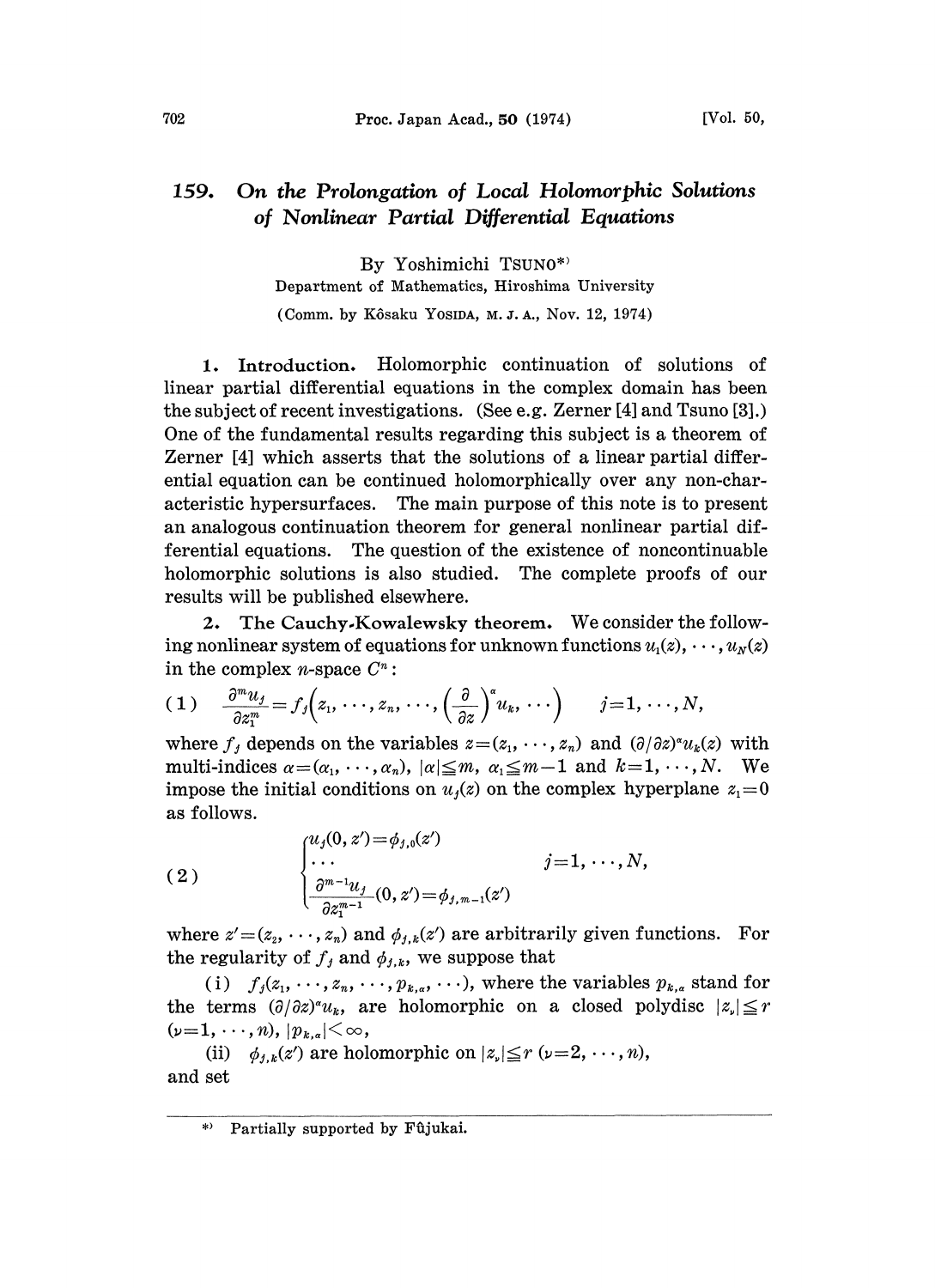No. 9] Prolongation of Local Holomorphic Solutions 703

$$
C = \max_{j,k} \left\{ \left| \left( \frac{\partial}{\partial z'} \right)^{\alpha'} \phi_{j,k}(z') \right| \middle| |z_{\nu}| \leqq r, |\alpha'| + k \leqq m+1 \right\}
$$
  

$$
M = \max \left\{ 1, |f_j(z, p)|, \left| \frac{\partial f_j}{\partial z_k} \right|, \left| \frac{\partial f_j}{\partial p_{k,\alpha}} \right| \middle| |z_{\nu}| \leqq r, |p_{k,\alpha}| \leqq C + r \right\}
$$

and  $\hat{N}=(m+n)!/(m! n!)$  the cardinal number of the set of all multiindices  $\alpha = (\alpha_1, \dots, \alpha_n)$  with  $|\alpha| = \alpha_1 + \dots + \alpha_n \leq m$ .

Under these conditions, the classical Cauchy-Kowalewsky theorem ensures the existence of a unique solution of the initial value problem  $(1)$ - $(2)$  which is holomorphic in a neighborhood of the origin. (See e.g. Courant-Hilbert [1] and F. John [2].) A quantitative information on the domain in which the solution of  $(1)$ – $(2)$  actually exists is given in the following

**Theorem 1.** There exists a unique solution  $(u_1(z), \dots, u_n(z))$  of the initial value problem  $(1)$ - $(2)$  in the following domain:

 $|z_1| \le r/\{4\hat{M}(N\hat{N}+1)n\}, \qquad |z_2| + \cdots + |z_n| \le r/4,$ where  $\hat{M} = 3(1 + r + C)(N\hat{N}M)^2$ .

. Holomorphic continuation. In this section we state continuation theorems which can be obtained with the aid of Theorem 1. In this and the following sections, we denote by  $U$  some neighborhood of 0 in  $C<sup>n</sup>$  and by  $\Omega$  some domain in U with regular boundary  $\partial\Omega$  containing the origin. We take the coordinates  $(z_1, \dots, z_n)$  so that the complex tangent plane of  $\partial\Omega$  at 0 is  $z_1=0$ . This means that there exists a real-valued  $C^1$  function  $\phi(z)$  in U such that  $\phi(0)=0$ ,  $d\phi\neq0$ ,  $\Omega = \{z \in U | \phi(z) \leq 0\}$  and  $\left(\frac{\partial \phi}{\partial z_1}(0), \cdots, \frac{\partial \phi}{\partial z_n}(0)\right) = (1, 0, \cdots, 0).$ 

Definition. A holomorphic function  $u(z)$  in  $\Omega$  is said to be *bounded* of order m if  $u(z)$  and all its derivatives of order less than or equal to m are bounded in  $\Omega$ .

We first consider the quasi-linear system of equations for  $N$  unknown functions  $u_1(z), \dots, u_N(z)$ .

(3) 
$$
\sum_{|a|=m} \sum_{k=1}^{N} a_{\alpha}^{j,k} (z, \cdots, \left(\frac{\partial}{\partial z}\right)^{\beta} u_i, \cdots) \left(\frac{\partial}{\partial z}\right)^{s} u_k(z) = f_j(z, \cdots, \left(\frac{\partial}{\partial z}\right)^{\beta} u_i \cdots), \qquad j=1, \cdots, N,
$$

where  $a_n^{j,k}$  and  $f_j$  depend on the variables  $z_1, \dots, z_n$  and  $p_{l,\beta} = \left(\frac{\partial}{\partial z}\right)^{\beta} u_l$  $(l=1, \dots, N, |\beta| \leq m-1$ ). We suppose that they are holomorphic in  $z \in U$  and  $|p_{i,s}| < \infty$ , and make the following condition A, which implies that the plane  $\{z_1=\text{const.}\}\$ is non-characteristic for any Cauchy data.

Condition A: for all 
$$
(z, \dots, p_{l,\beta}, \dots)
$$
,

det  $(a_{(m,0, \ldots, 0)}^{j,k}(z, p)) \neq 0.$ 

Then we have the following theorem.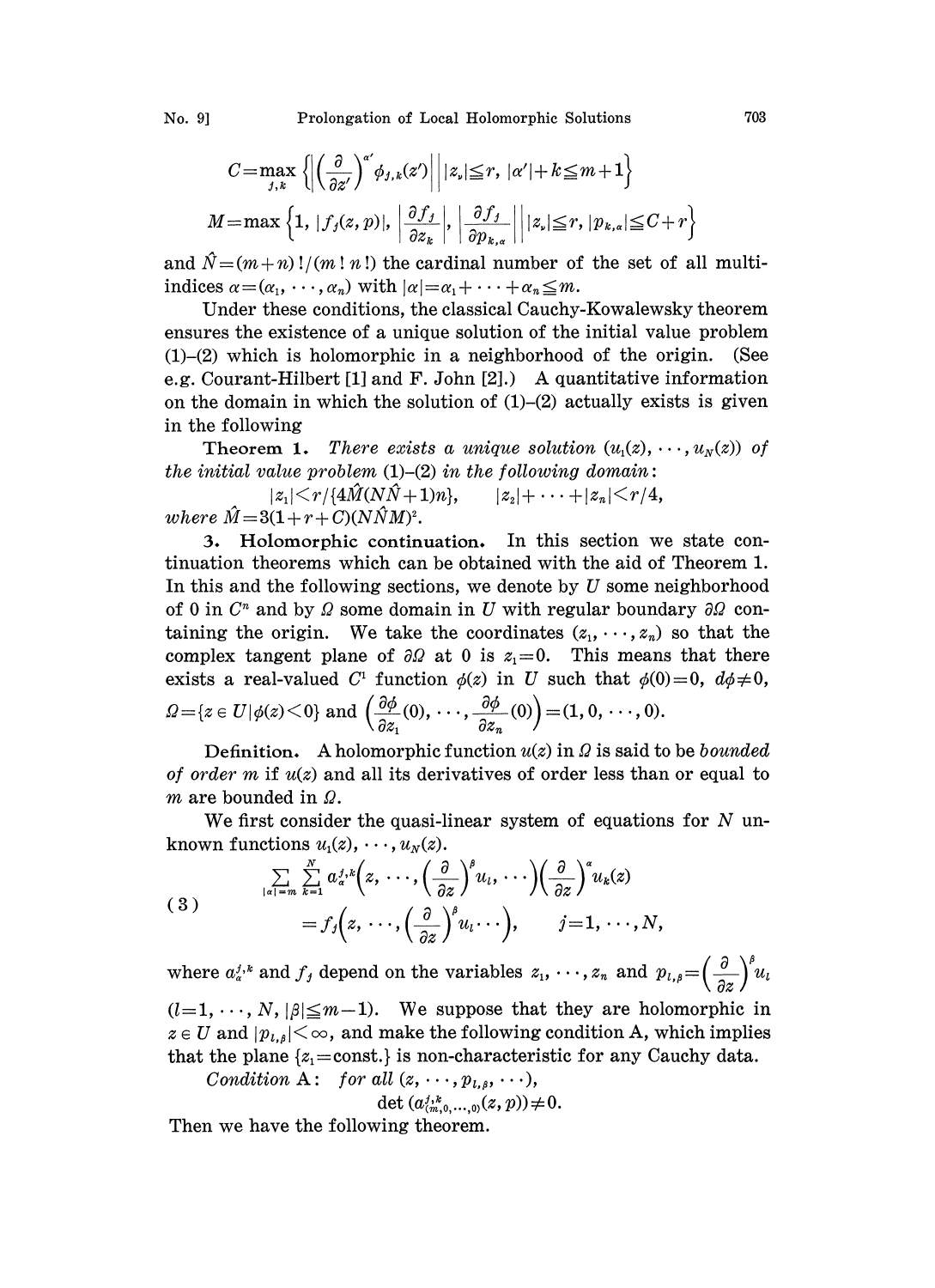## 704 Y. TSUNO [Vol. 50,

Theorem 2. Under the condition A, every solution of  $(3)$  in  $\Omega$ which is bounded of order  $m+1$  becomes holomorphic near the origin.

We remark that when the system  $(3)$  consists of a single linear equation, the condition A means that the plane  $\{z_1 = \text{const.}\}\$ is noncharacteristic. Therefore this theorem is a partial extension of Zerner's theorem [4].

We next study the system of general nonlinear equations of order m:

$$
(4) \tF_j(z_1,\dots,z_n,\dots,\left(\frac{\partial}{\partial z}\right)^{\alpha}u_k,\dots)=0 \t j=1,\dots,N
$$

 $k=1,\dots, N$ , and are holomorphic in  $z \in U$  and  $|p_{k,q}| < \infty$ . If we dif-

where  $F_j$  depend on  $z_1, \dots, z_n$  and  $p_{k,\alpha} = \left(\frac{\partial}{\partial z}\right)^{\alpha} u_k$  with  $k=1,\dots,N$ , and are holomorphic in  $z \in U$  and  $|p_{k,\alpha}| < \infty$ . If ferentiate the equation (4) with respect to  $z_1$ , then (4) is reduquasi-linear system of ferentiate the equation (4) with respect to  $z_1$ , then (4) is reduced to a quasi-linear system of order  $m+1$ . Hence we have the next corollary.

Corollary. Under the condition B below, every solution of (4) in  $\Omega$  which is bounded of order  $m+2$  becomes holomorphic near the origin. Condition B: for all  $(z, \ldots, p, \ldots)$ 

$$
\det\left(\frac{\partial F_j}{\partial p_{k,(m,0,\dots,0)}}(z,p)\right)\neq 0.
$$

That the boundedness assumptions as required in Theorem 2 and Corollary are necessary is shown in the following example.

Example. The equation in  $C<sup>n</sup>$ 

$$
\frac{\partial u}{\partial z_1} + u^2 = 0
$$

has a solution  $u(z)=z_1^{-1}$ .

4, Existence of non.continuable solutions. Lastly we study a single equation with two independent variables for which the condition B is not satisfied. We denote the independent variables by  $(x, y)$ instead of  $(z_1, z_2)$  and write  $p=u_x=\partial u/\partial x$ ,  $q=u_y=\partial u/\partial y$ . The equation to be considered is

( 5 )  $F(x, y, u, u_x, u_y)=0,$ where  $F(x, y, u, p, q)$  is holomorphic in  $U \times C<sup>3</sup>$ . We now suppose that  $F(0, 0, u_0, p_0, q_0) = 0$  and  $F_p(0, 0, u_0, p_0, q_0) = 0$  for some  $u_0, p_0, q_0$ .

We may assume, without loss of generality, that  $u_0=p_0=q_0=0$ , since otherwise we could introduce  $u(x, y)-u_0-p_0x-q_0y$  as a new dependent variable. Moreover we assume that  $F_q(0, \dots, 0) = 1$ . Then the hyperplane  $\{y=0\}$  is non-characteristic for small Cauchy data and the characteristic curve  $(x_0(t), y_0(t))$  through  $(0, 0)$  at  $t=0$  is non-singular for small  $t$ . By solving the Cauchy problem for  $(5)$  with suitable Cauchy data on  $\{y=0\}$  which have singularities, we have the next theorem.